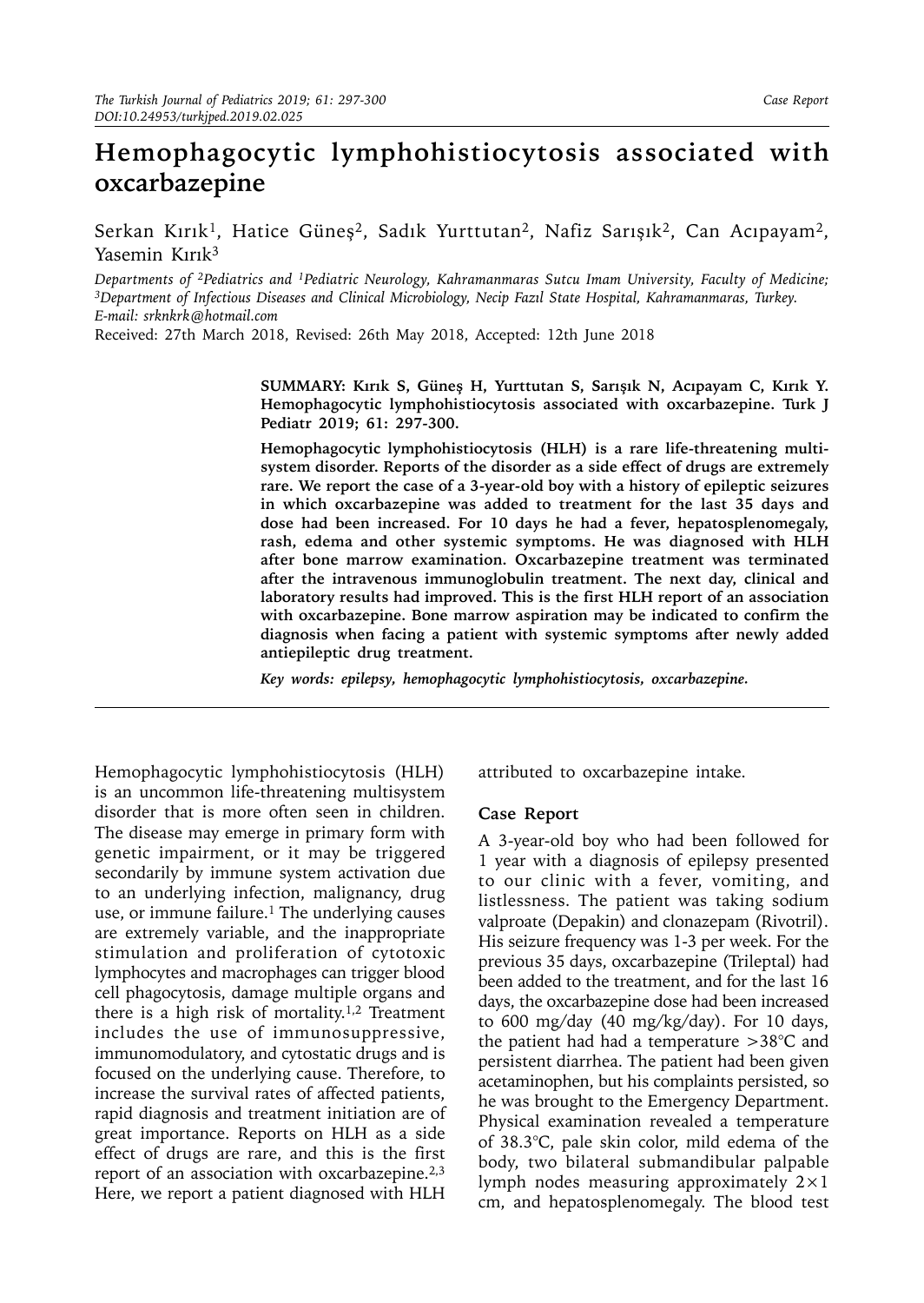results were hemoglobin 9.8 g/dl (10-14 g/d), WBC 4,620/mm<sup>3</sup> (3,390-8,860/mm<sup>3</sup>), platelet count 103,000/mm<sup>3</sup> (171,000-388,000/mm<sup>3</sup>), absolute neutrophil count  $40/mm^3$  (1,500-5,000/mm3), eosinophil count 30/mm3 (40- 600/mm3), C-reactive protein 12.7 mg/dl (1-15 mg/dl), aspartate aminotransferase (AST) 117 (normal 0–40) U/L, alanine aminotransferase (ALT) 54 (normal 0–35) U/L, and lactate dehydrogenase 664 (normal 120–246) U/L. Total and direct bilirubin levels were normal. Serum electrolyte levels were normal. Treatment was started with the existing anti-epileptics and intravenous ampicillin–sulbactam and amikacin. On the second day of hospitalization, a rash and widespread edema developed. The patient's total protein and albumin levels were normal. No proteinuria was seen. Viral serology tests for Epstein Barr virus, cytomegalovirus, influenza, rotavirus and adenovirus were negative, as were the results for Brucella and Salmonella. Anti-smooth muscle antibodies and antinuclear antibodies were negative and no arthritis was detected; therefore autoimmune conditions were not considered primary. There was no growth in blood or stool cultures. Erythrocyte sedimentation rate and immunoglobulin (Ig) levels were normal. The triglyceride level was 283 mg/dl (0–150) mg/dl, the fibrinogen level was 81.63 mg/dl (125-400), and ferritin was 971 (10–322) ng/ml. Natural killer (NK) activity and soluble IL 2 receptor values could not be measured in our laboratory. Based on the laboratory results and clinical findings,

HLH was considered. On the 7th day of admission, a bone marrow aspiration showed hemophagocytic cells and no blasts were seen. (Fig. 1). Intravenous immunoglobulin 1 g/kg/day was administered for 2 days. As the patient's complaints continued, the oxcarbazepine treatment was terminated on the 10th day of hospitalization. The next day, the fever started to recover, and the AST and ALT levels started to decrease. On the 13th day, the edema resolved. Consequently, the patient was diagnosed with HLH related to oxcarbazepine.

Informed consent in this report was obtained from the patient's family.

## **Discussion**

The diagnosis of HLH caused by erythrophagocytosis is based on the clinical, hematological, and bone marrow aspiration findings. As shown in Table I, the diagnostic criteria are fever, hepatomegaly and/or splenomegaly, pancytopenia/bicytopenia, high triglyceride level, low fibrinogen level, and hemophagocytosis seen in the bone marrow or lymph nodes.<sup>1</sup> The presence of five of these eight criteria is necessary.1,2 Our patient had six of the criteria, with a severe clinical course accompanied by fever, bicytopenia, edema, and hepatosplenomegaly, with laboratory findings of hemophagocytosis, hypofibrinogenaemia, hypertriglyceridaemia, and a high ferritin level. There was no similar family history

| Table I. Diagnostic Criteria for HLH. |                                                               |
|---------------------------------------|---------------------------------------------------------------|
| 1.                                    | Fever                                                         |
| 2.                                    | Splenomegaly                                                  |
| 3.                                    | Cytopenia (cytopenia in at least two of the three cell lines) |
|                                       | Hemoglobin (Hb) <9 g/dl; for neonates, Hb <2 g/dl             |
|                                       | Thrombocytes $\langle$ 100,000/mm <sup>3</sup>                |
|                                       | Neutrophils $\langle 1,000/mm^3 \rangle$                      |
| 4.                                    | Hypertriglyceridaemia or hypofibrinogenaemia                  |
|                                       | Fasting triglycerides $>265$ mg/dl                            |
|                                       | Hypofibrinogenaemia $\langle 1.5 \text{ g/L} \rangle$         |
| 5.                                    | No or reduced NK activity                                     |
| 6.                                    | Ferritin $\geq 500 \mu g/L$                                   |
| 7.                                    | Soluble CD25 ≥2400 U/ml                                       |

8. Hemophagocytosis observed in the bone marrow, lymph nodes, or spleen with no malignancy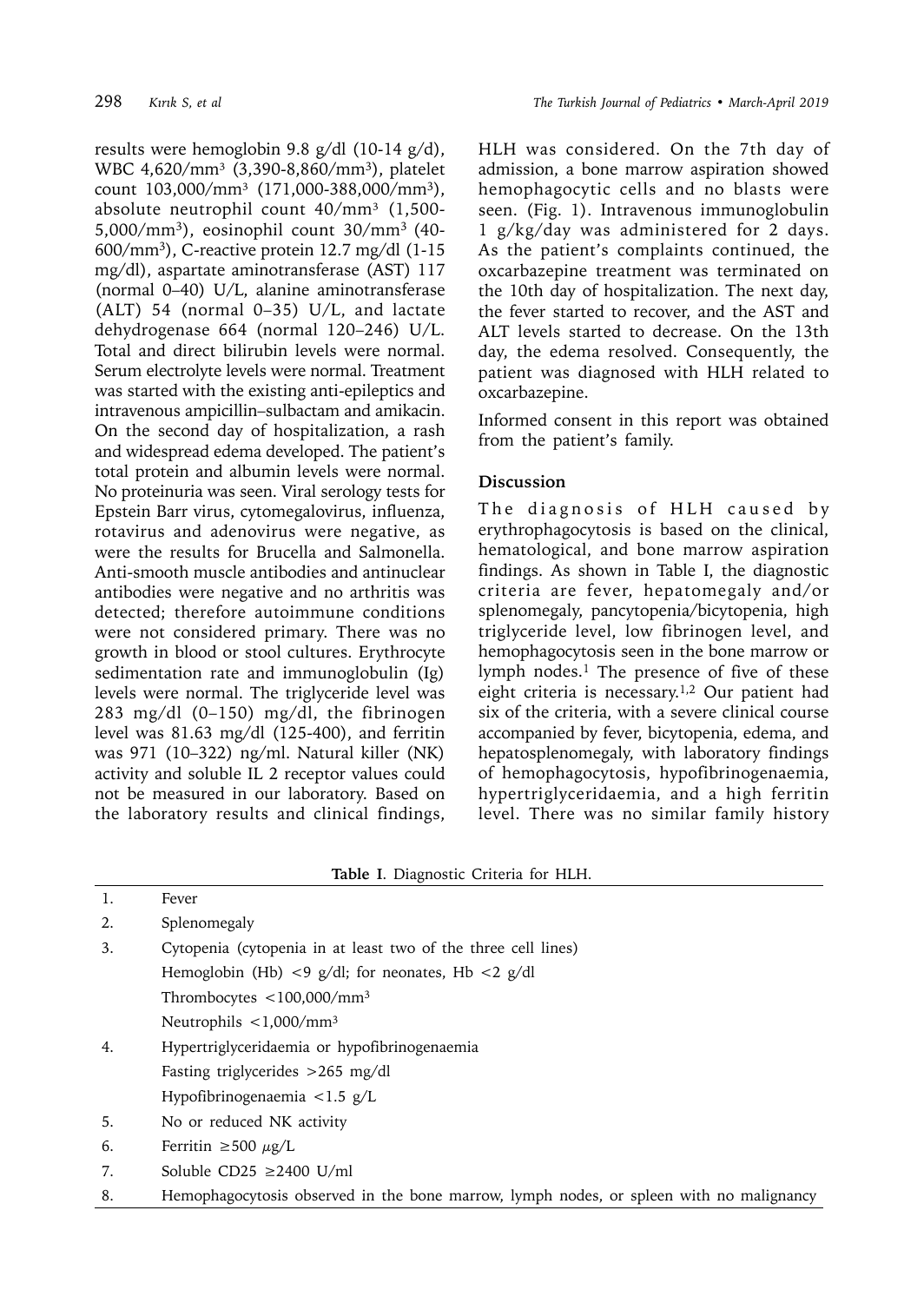

**Fig. 1.** Bone marrow aspirate contains phagocytic histiocytes (white arrow)

and no evidence of other diseases. Drug rash, eosinophil, and systemic symptoms (DRESS) syndrome is a life threatening, severe cutaneous adverse drug reaction characterized by hematological abnormalities, including fever, skin rash, eosinophils or atypical lymphocytes, and multi-organ involvement. DRESS syndrome is the condition most often confused with HLH. In our case, the findings of hypereosinophilia, fever, skin rash, and impaired liver function excluded DRESS syndrome. Furthermore, bicytopenia is not a usual feature of drug hypersensitivity syndrome 4. Oxcarbazepine (OXC) is a 10-keto analogue of carbamazepine (CBZ), but there are important differences between the two drugs. While OXC is metabolized almost completely to the keto form, a pharmaceutically active monohydroxy derivative is also produced. This monohydroxy derivative undergoes glucuronidation via the action of 5'- diphospho-glucuronosyltransferase on uridine and is not affected by the cytochrome P450 system through any of the enzymatic pathways of OXC metabolism. OXC and most of its metabolites are excreted in urine. In comparison, most of the side effects of CBZ result from the oxidisation of 10,11-epoxide derivatives. Consequently, OXC is safer than CBZ and better tolerated. According to the Food and Drug Administration (FDA), in the

normal population, side-effects related to severe systemic drug reactions induced by OXC occur in 0.5–6/1,000,000 people per year 3-5. To our knowledge, this case is the first report of HLH due to OXC. IgA deficiency and an associated drug allergy are a possibility. Nevertheless, hypogammaglobulinaemia is often related to DRESS syndrome.<sup>4,5</sup> However, our patient had no history of recurrent infection or atopy, and the serum IgA level was within the normal range.

Secondary HLH is frequently associated with infections, autoimmune disorders, or malignancies. Secondary HLH may develop in various immunodeficiencies, including Chediak–Higashi syndrome (CHS), Griscelli syndrome (GS) type 2, Hermansky–Pudlak syndrome (HPS) type 2.8 In our patient there was no history of recurrent infections and no dermatological findings such as oculocutaneous albinism and, immunodeficiencies were excluded. Juvenile idiopathic arthritis is another cause of secondary  $HLH<sup>8</sup>$  In this case, there was no complaint from arthralgia and no clinical findings of arthritis. Bilirubin and electrolyte levels were normal, no soap bubble cell detected in bone marrow aspirate and rapidly improvement after the withdrawal of the OXC, metabolic conditions were excluded. Rapid improvement after the withdrawal of the OXC, no blasts in bone marrow aspirate and decreased size of lymph nodes after the treatment ensured that possible malignancies were excluded.

Similar to our case, there are two cases of HLH related to the anticonvulsant lamotrigine and one case related to phenobarbital.6,7,9 In our patient, as in those three cases, clinical recovery followed termination of the drug. In conclusion, HLH associated with anti-epileptic drugs has rarely been reported. Awareness of this potentially life-threatening syndrome is extremely important so that clinicians can take life-saving measures. In this context, when HLH is suspected, anti-epileptics that could be causing this condition must be stopped rapidly. In this case, the most efficacious and rapid response was obtained by withdrawal of the OXC and there were significant improvements in his clinic findings. This report is of value because it is the first report of a patient who developed HLH associated with OXC.